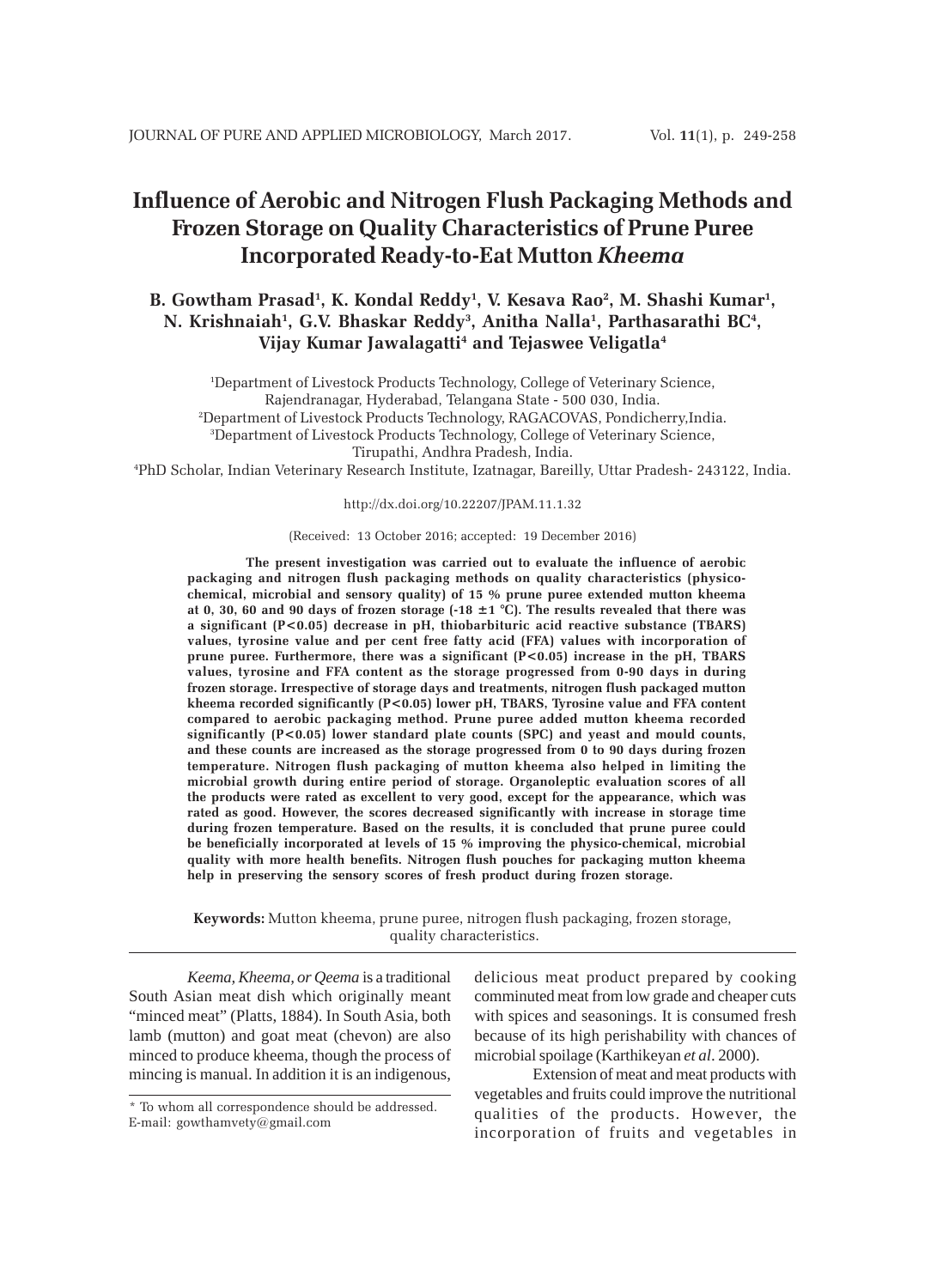processing of meat products relates to their functional properties such as water binding, fat emulsification, yield and their sensory properties. In this context, prunes are considered as healthy food because of lower fat content and contain considerable amount of important nutrients like carbohydrates, vitamins and minerals. Consumption of fruits, like plums and prunes, is useful in blood circulation problems, measles, digestive problems, in prevention of cancer, diabetes and obesity (Li, 2008). Plum derived food ingredients have been reported to function as antioxidants, antimicrobials, fat replacers and flavourings (Nunez et al. 2008). Dried plum puree contains chemical compounds that serve specific functions in foods, pectin aids in moisture retention, while malic acid enhances flavour and sorbitol acts as a natural humectant (Nunez et al. 2009).

Prunes are highly reputed in folk medical practices treatment of hypertension, diabetes, jaundice and fever. The recent studies showed that it has antioxidant, anticancer, antihyperglycemic, anti-hyperlipidemic, antihypertensive, anti-osteoporosis, laxative and hepatoprotective activities. Prunes contain dietary fibers, carbohydrates, amino acids, vitamins, minerals and antioxidant polyphenolic phytochemicals (Jabeen and Aslam, 2011).

Modern meat packaging techniques are intended to maintain the nutrient, microbial and sensory quality of the product. Changes in the packaging atmosphere (aerobic, vacuum or modified atmosphere) are used in the meat packaging to extend products shelf-life. Modified atmosphere packaging using a high carbon dioxide  $(CO<sub>2</sub>)$  environment is an effective means of prolonging microbial shelf-life of meat during extended storage (Silliker et al. 1999). In modified atmosphere packaging (MAP), the atmosphere inside the package is modified in such a way to extend the shelf life of meat while retaining its colour and flavor. The air in package is suitably replaced by gases usually nitrogen, oxygen or carbon dioxide alone or in combination. Modified atmosphere combined with low temperature delays the deleterious effect and maintains the quality of chilled stored meat for extended periods. Carbon dioxide and nitrogen atmospheres lowers the psychrophilic counts (Christopher et al. 1980) and

vacuum packaging also significantly influenced phsico-chemical quality attributes and reduced the microflora and improves the sensory attributes of grape seed incorporated restructured mutton slices (Reddy et al. 2013). Many studies have provided detailed insight into the microbiology and spoilage of red meat and poultry during storage under vacuum packaging and modified atmosphere packaging (Mc Millin, 2008).

 Keeping in view the beneficial effects of prunes on human health and nutrition and taking into congruence the benefit of modification of atmosphere in the packaging system, nitrogen flushing is considered, to see its effect on shelf life of kheema prepared by incorporation of prune puree during frozen storage  $(-18 \pm 1^{\circ}C)$ .

# **MATERIALS AND METHODS**

#### **Source of mutton kheema and other raw materials**

Mutton kheema was procured from the retail outlet (Royal mutton shop, Hyderabad) and due care was taken during its processing as per scientific method and was immediately transported to the Department of Livestock Products Technology, College of Veterinary Science, Rajendranagar in chilled condition (Ice box) for further processing. Dried plums, common salt, vegetable oil, red chilly powder, ingredients for spice mix, onion, ginger and garlic were procured from the local market of Hyderabad. Dried plums were soaked in water (ratio of 1:2 of plum to water) for 12h at 4°C and mashed in a mixer grinder (REMI, Auto-Mix-Blender) to obtain prune puree. The spice ingredients were

cleaned and dried in the hot air oven at 80ºC for 3 hours. The ingredients were ground separately in a home mixer (REMI, SUPER MIXER GRINDER) and sieved through a fine mesh. The powders were mixed in suitable proportions to obtain the spice mix and were stored at room temperature in air tight container until use. Onion, ginger and garlic were peeled of their external covering and washed thoroughly in potable water. They were cut into small pieces, weighed in required proportions in the ratio of 3:1:1, mixed and ground in a mixer-grinder (Panasonic MX-AC 3005, super mixer grinder) to obtain a fine paste. The onion, ginger and garlic paste was freshly prepared for every trail just before used.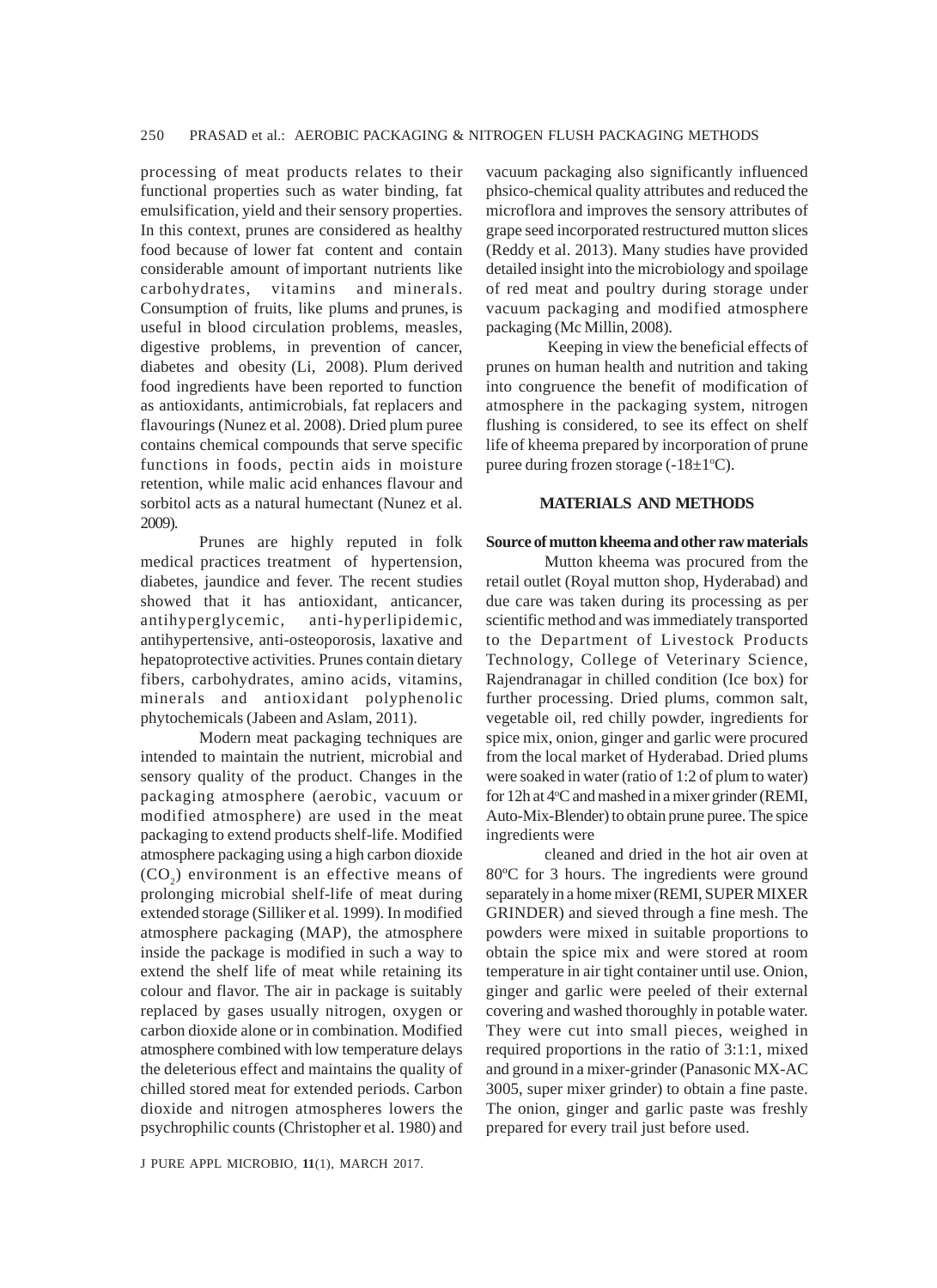In pre standardized trails, prune puree was added to mutton kheema at different levels (10 %, 15 % and 20 %). Among the three levels of prune puree, 15% prune puree added mutton kheema is identified as the best acceptable level. Mutton kheema incorporated with 15% level of prune puree (Treatment) and the mutton kheema without prune puree (Control) was packaged in metalized LDPE pouches (8 X 12 inches) by aerobic and nitrogen flush packaging methods is designated as Control Aerobic (CA), Control Nitrogen (CN), Treatment Aerobic (TA) and Treatment Nitrogen (TN). All packages were done manually maintaining appropriate head space and sealed. The packaged kheema was stored at frozen temperature  $(-18\pm1\text{U/C})$ to evaluate its keeping quality. The physicochemical, microbiological, and organoleptic quality of the product was evaluated at 0, 30, 60 and 90 days intervals during frozen storage.

# **Evaluation of Quality Attributes Physico-Chemical Characteristics**

pH of the mutton kheema was estimated by following the method of Trout et al. (1992) using digital pH meter (Oakton Instruments, USA). The distillation method outlined by Tarladgis et al. (1960) was followed for the determination of TBARS values and expressed as mg of malonaldehyde per kg of sample. Tyrosine value was estimated adopting the procedure of Strange et al. (1977). Free fatty acids were calculated based on the method outlined by Koniecko, (1979).

# **Microbial Quality**

The microbial quality of the kheema was evaluated by estimating the Standard plate count, psychrophilic count and yeast & mould counts following pour plating technique as per the standard procedure of APHA (1984).

# **Organoleptic Evaluation**

The standardized mutton kheema prepared was evaluated organoleptically for appearance, flavor, juiciness, texture, mouth coating and overall acceptability using 9- point hedonic scale (where, 9 is very excellent and 0 is extremely poor) as described by Keeton (1983) by semi trained panelists consisting of teaching faculty and post graduate students of the department. The panelists were explained about the nature of experiment and were requested to record their preference. Mutton kheema was heated in microwave oven (BPL-SANYO) to desirable

temperature to serve hot. Sensory evaluation was conducted between 3-4 pm every time. Warm water and bland biscuits were used as neutralizers for evaluating between samples.

# **Statistical Analysis**

Each experiment was conducted three times and the data was analyzed using SPSS version 20.0 of windows, SPSS Chicago. The data on all parameters are analyzed using two way ANOVA analysis.

### **RESULTS AND DISCUSSION**

# **Physico-Chemical Characteristics pH**

The results of influence of packaging methods and frozen storage on pH values of mutton kheema is presented in Table 1. As frozen storage period progressed from 0 to 90 days, the mean pH values were significantly  $(P<0.05)$ increased irrespective of treatment and packaging. Treatment groups viz. TA and TN recorded significantly (P<0.05) lower pH values compared to control group (CA and CN). The pH values of mutton kheema packed in aerobic condition were significantly (P<0.05) higher compared to nitrogen flush package. The incorporation of prune puree at 15 % significantly decreased the pH of mutton kheema initially compared to control. It may be due to the acidic nature of prune puree, due to malic acid (predominant acid), citric, tartaric, benzoic and boric acid, which might have decreased the pH of mutton kheema. Similar findings of decrease in pH were also reported in beef patties incorporated with plum puree at different levels by Yýldýz-Turp and Serdaroglu (2010).

However, on storage there was a significant increment in the pH values as the storage period progressed from 0 to 90 days. However, the increase was relatively lower which might be due to lower microbial activity during frozen storage, which reflected in lower Standard plate counts. A similar observation of increase in pH during storage was also noted by Karthikeyan et al. (2000) in hurdle treated chevon kheema stored at ambient temperature and Reddy and Rao (2000) also observed increase in pH with increase in chicken loaves during storage period.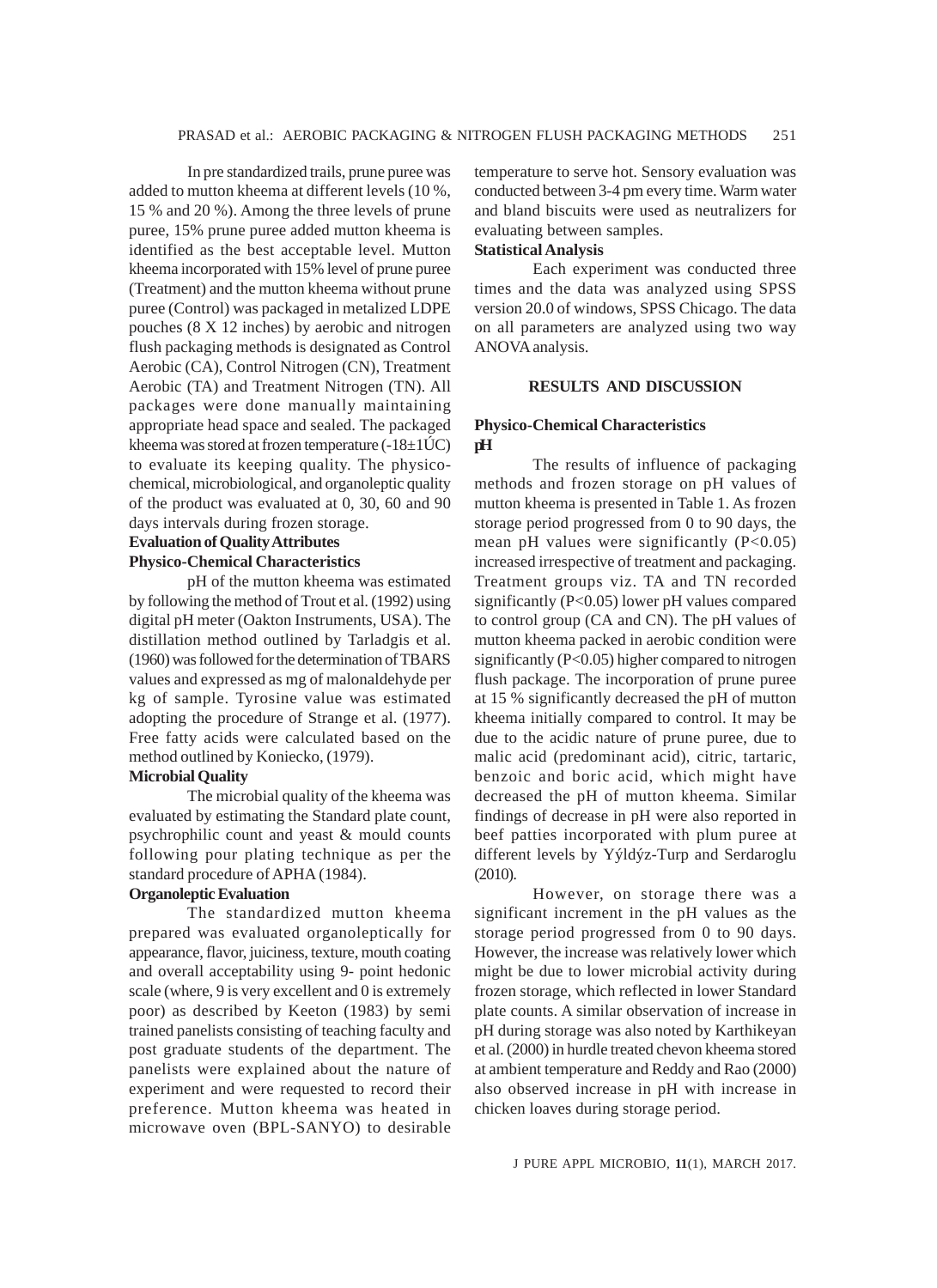# **Thiobarbituric acid reactive substances (TBARS) value**

The results of TBARS value (mg malonaldehyde/kg) observed at different storage intervals during frozen storage were presented in Table 1. Treatment and nitrogen flush packaging significantly (P<0.05) affected the TBARS values (mg malonaldehyde/kg) of mutton kheema. TBARS values of aerobically packed mutton kheema (CA and TA) were significantly (P<0.05) higher compared to nitrogen flush packed mutton kheema (CN and TN). Throughout the storage study, TN samples showed significantly  $(P<0.05)$  lower TBARS value than other products. The significant increase in TBARS values as the storage period progressed from 0 to 90 days in both control as well as prune puree incorporated products is evident during frozen storage. This might be due to the intensity of lipid oxidation enhanced and production of more secondary products of lipid oxidation formed from the decomposition of oxidized lipid molecules which yield more TBARS values in the mutton kheema. Similar findings were also reported by Kandeepan et al. (2010) in buffalo meat kheema stored at different temperatures and Karthikeyan et al. (2000) in hurdle treated chevon kheema stored at ambient temperature.

However the incorporation of prune puree at 15% level significantly reduced the lipid oxidation (rancidity) as evident by the significantly lower TBARS values recorded in mutton kheema. The lower values recorded for mutton kheema incorporated with prune puree might be due to potential anti-oxidative property of prune puree. The antioxidant property of prune puree mainly due to polyphenolic phytochemicals such as chlorogenic acid, neochlorogenic acid, caffeic acid, coumaric acid, rutin (Donovan et al. 1998) and proanthocyanidin (Kimura *et al*., 2008). Furthermore, proanthocyanidins are direct scavengers of reactive oxygen species and have the ability to chelate metal ions such as iron. These findings are in congruent with Yýldýz-Turp and Serdaroglu (2010) in beef patties incorporated with plum puree at different levels; Nunez et al. (2008) injected dried plum in roast beef and Lee and Ahn (2005) in irradiated turkey breast rolls formulated with plum extract.

Packaging also showed a significant effect on the lipid oxidation as evident by the lower TBARS values recorded for nitrogen flush packaging as against aerobic packaging. This may be attributed to the very inert nature of the nitrogen, which prevents oxidation, polymerization and isomerization of fatty acids present in the fat. Similar to our findings, Zanardi et al. (2002) also reported a significant lower TBARS value in nitrogen packaged (100%  $N_2$ ) atmosphere in Milano-type fermented sausage and also by Scetar et al. (2013) in nitrogen (100%  $N_2$ ) and vacuum packaged samples of sliced dry fermented sausage. **Tyrosine value**

Tyrosine value in the meat samples indicates the level of protein breakdown during storage. Tyrosine values obtained at different storage intervals in frozen temperature under aerobic and nitrogen flush package of mutton kheema were presented in Table 1. There was a significant (P<0.05) increase in tyrosine values in all the groups viz., CA, CN, TA and TN as the storage period progressed from 0 to 90 days under frozen storage. The major cause for this increase might be due to proteolysis produced by either microbial growth or chemical reaction (Leistner, 1994). Tyrosine values for nitrogen flush packed samples were found to be significantly  $(P<0.05)$ lower, when compared to the corresponding values of aerobic packaged samples for frozen storage. This may be attributed to low microbial growth and reduced proteolysis in nitrogen packed samples in comparison to aerobically packed samples. Although tyrosine values for aerobically packaged mutton kheema were found to be high, the samples were found to have greater acceptance among the sensory panel. Further, all the aerobically packed and nitrogen flush packed samples, treated with and without prune puree did not reveal spoilage at the end 90 days of frozen storage. These results are in agreement with the findings of Morrissey et al. (1980) who reported increase in tyrosine value of buffalo meat samples stored under refrigeration. Similar results were also reported by Agnihotri (1988) in beef samples stored under refrigeration. Incorporation of prune puree at 15% level significantly lowered the tyrosine values in mutton kheema compared to control (without prune puree) which might be due to the antimicrobial activity of prune puree as suggested by Nunez et al*.* (2008), which coincide with the lower microbial counts recorded in the present study.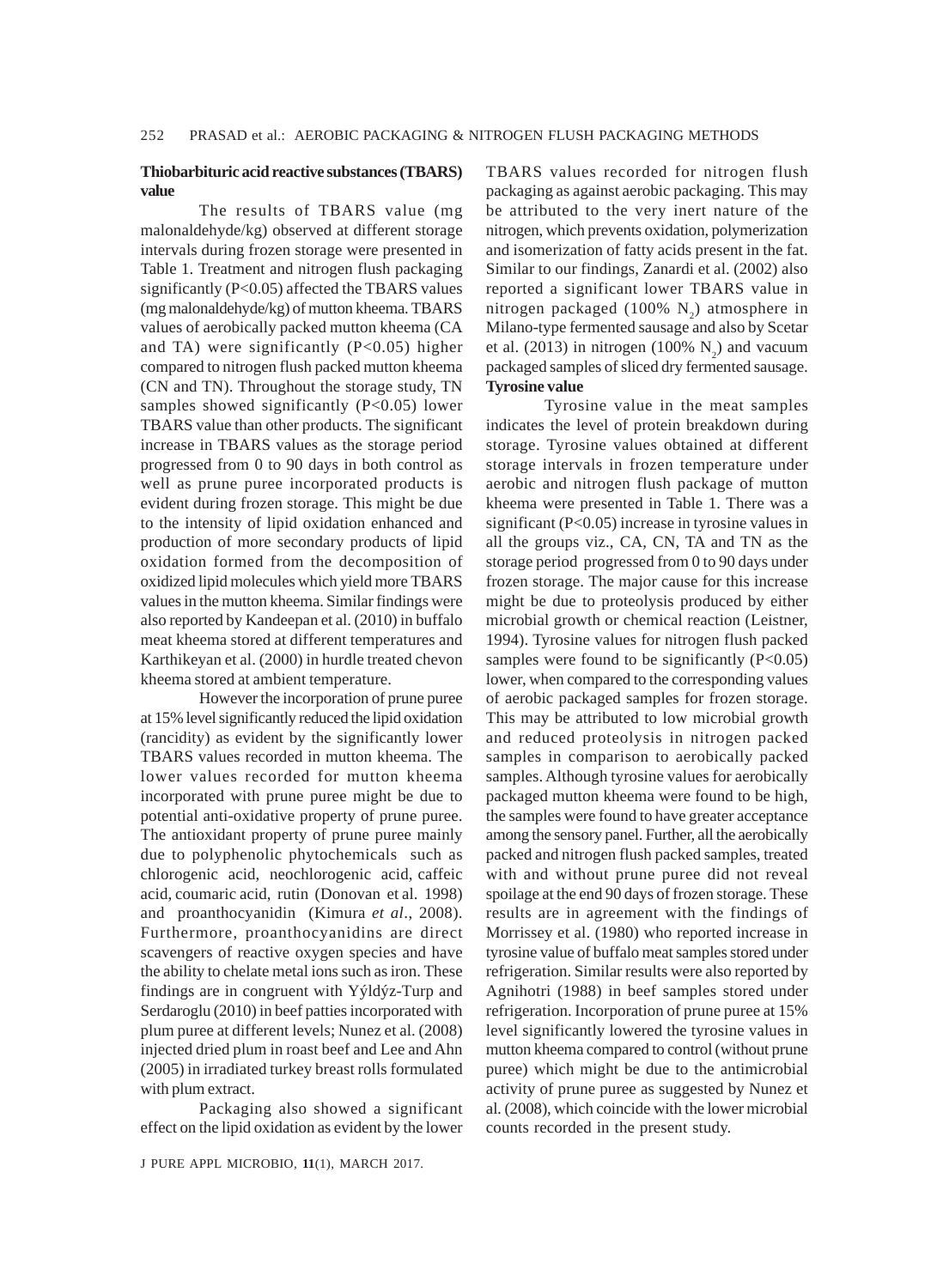#### **Per cent Free Fatty Acid (FFA)**

Treatment (nitrogen flush packaging) and storage period were significantly (P<0.05) affected the percent FFA of mutton kheema (Table 1). The percent FFA was significantly (P<0.05) lower in nitrogen flush packaged mutton kheema (CN and TN) compared to aerobic packaged mutton kheema (CA and TA) under frozen storage. This may be due to efficient control of the lipid oxidation by nitrogen flush. These results are in agreement with the findings of Zanardi et al. (2002) in Milano-type fermented sausages and Scetar et al. (2013) in dry fermented sausage, stored at 22 and 37 °C in both vacuum and 100% N<sub>2</sub> atmosphere.

There was a significant  $(P<0.05)$  increase in percent FFA, as storage period progressed from 0 to 90 days of frozen storage irrespective of treatment and packaging. The increased FFA values during storage might be due to microbial lipolytic activity and oxidative degradation of polyenolic fatty acids. These observations are in congruence with the findings of Gopal Reddy et al. (1978) in ground rabbit meat stored under refrigeration for 10 days; Kumudavally et al. (2008) in fresh mutton treated with ethanolic extract of Green tea and Scetar et al. (2013) in dry fermented sausage stored at 22 and 37 °C in both vacuum and  $100\%$  N<sub>2</sub> atmosphere.

### **Microbial Quality**

The behavior of microorganisms in food is governed by the constraints through a variety of environmental and ecological factors. These include water activity, pH, chemical composition, presence of natural or added antimicrobial agents and storage temperature as well as the processing factors such as heat treatment and physical manipulation (Hobbs, 1986).

# **Standard Plate Count (SPC)**

Nitrogen flush packaging significantly influenced the standard plate counts of mutton kheema during 90 days of frozen storage (Table 2). The Standard plate counts recorded were lower for prune puree incorporated and nitrogen flush packed mutton kheema samples than aerobically packed control mutton kheema. This might be due to inert atmosphere ( $N_2$  gas flush) which limits the growth of the aerobic microorganisms and plum consists of high in phenolic compounds may inhibit growth of microorganisms at a concentration of 2.6 to 5.6 mg/ml (Cevallos- casals et al. 2005).

Mutton kheema incorporated with prune puree packed under nitrogen flush recorded significantly lower standard plate counts compared to all other samples of mutton kheema and during the entire storage studies. However, the frozen stored mutton kheema samples recorded lower standard plate counts. Similar findings were observed by Karthikeyan et al. (2000) in chevon kheema and by Das (2002) in chevon chunks.

As the storage period progressed from 0 to 90 days, there was a significant increase in standard plate counts irrespective of treatment and packaging. Significantly lower count than other groups, were observed at the end of 90 days of frozen storage in prune puree incorporated mutton kheema under nitrogen flush. These results are in agreement with Biswas et al. (2004) in enrobed precooked patties.

#### **Yeast and Mould Counts**

Yeast and mould counts were significantly (P<0.05) influenced by incorporation of prune puree and nitrogen flush packaged mutton kheema (Table 2). In general, the nitrogen flush packed mutton kheema (CN and TN) recorded a significantly (P<0.05) lower yeast and mould counts compared to aerobically packed mutton kheema (CA and TA). This decrease of yeast and mould counts of nitrogen flush packed samples might be due to protective atmosphere  $(N_2$  flush) which limits the growth of yeast and mould, phenolic compounds and sorbic acid present in prune puree which may inhibit the growth of microorganisms. A Significant increase in yeast and mould counts was noticed only in CA packed mutton kheema during the entire period of frozen storage. However, yeast and mould counts were not detected in prune puree incorporated mutton kheema packed in nitrogen flush throughout the frozen storage. On the other hand, mutton kheema without prune puree packaged in nitrogen flush showed some retarding effect on the yeast and mould indicates the inertness of nitrogen and the absence of oxygen required for their growth and multiplication. These results are in accordance with Kandeepan et al. (2010) in buffalo meat kheema and Reddy et al. (2013) in aerobic packaged restructured mutton slices (RMS). Similar observations were made by Lee et al. (1983) in vacumm or nitrogen packed veal chucks and by Simard *et al.* (1983) in nitrogen packed frankfurters.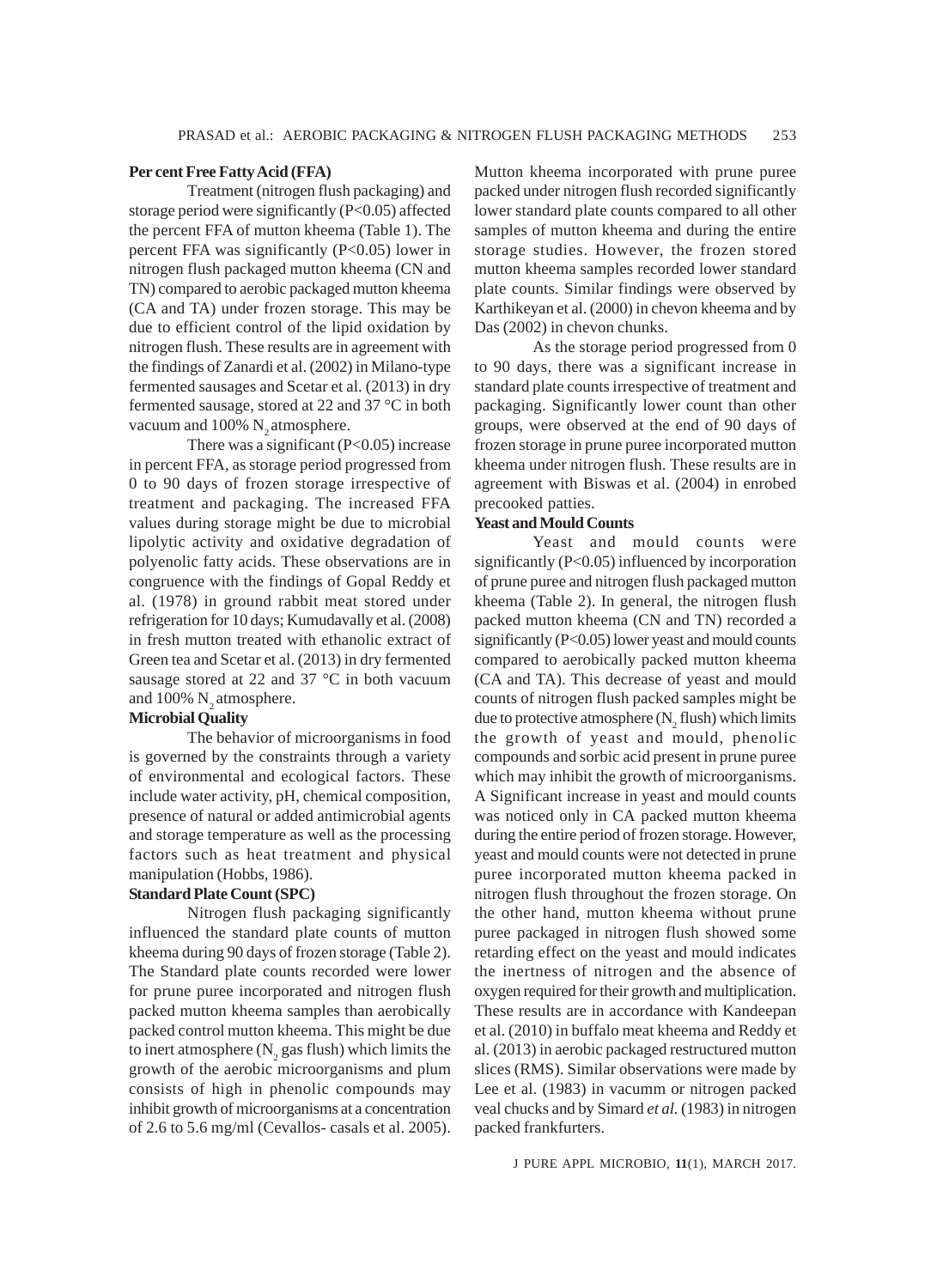| Days of<br>storage | $\overline{0}$                   | 30                              | 60                                   | 90                              | Mean                           |
|--------------------|----------------------------------|---------------------------------|--------------------------------------|---------------------------------|--------------------------------|
|                    |                                  |                                 | pĦ                                   |                                 |                                |
| <b>CA</b>          | $6.06 \pm 0.06$ b <sup>A</sup>   | $6.11 \pm 0.06$ <sup>cB</sup>   | $6.19 \pm 0.00$ <sup>cC</sup>        | $6.31 \pm 0.01$ <sup>Bd</sup>   | $6.17 \pm 0.03^b$              |
| <b>CN</b>          | $6.06 \pm 0.06$ <sup>bA</sup>    | $6.09 \pm 0.07$ <sup>cB</sup>   | $6.16 \pm 0.00$ <sup>bC</sup>        | $6.28 \pm 0.01$ <sup>bD</sup>   | $6.15 \pm 0.01^b$              |
| <b>TA</b>          | $5.57 \pm 0.06$ <sup>aA</sup>    | $5.69 \pm 0.04$ <sup>bB</sup>   | $5.80\pm0.01^{\mathrm{aC}}$          | $5.97 \pm 0.00$ <sup>aD</sup>   | $5.76 \pm 0.05^{\text{a}}$     |
| TN                 | $5.57 \pm 0.06$ <sup>aA</sup>    | $5.66 \pm 0.10$ <sup>aB</sup>   | $5.82 \pm 0.00$ <sup>aC</sup>        | $5.94 \pm 0.01$ <sup>aD</sup>   | $5.75 \pm 0.04$ <sup>a</sup>   |
| Mean               | $5.82+0.07A$                     | $5.89 + 0.03B$                  | $5.99 + 0.06^{\circ}$                | $6.13+0.04D$                    |                                |
|                    |                                  |                                 | 2-TBARS value (mg malonaldehyde/kg)  |                                 |                                |
| CA.                | $0.64+0.01bA$                    | $0.75 \pm 0.01$ <sup>cB</sup>   | $1.03 + 0.00$ <sup>cC</sup>          | $1.39 \pm 0.01$ <sup>cD</sup>   | $0.95 + 0.04$ <sup>d</sup>     |
| <b>CN</b>          | $0.64 \pm 0.01$ <sup>bB</sup>    | $0.50\pm0.04^{\mathrm{aA}}$     | $0.66 \pm 0.01$ <sup>aB</sup>        | $1.07 \pm 0.00$ <sup>aC</sup>   | $0.72 \pm 0.03^b$              |
| <b>TA</b>          | $0.44 \pm 0.01$ <sup>aA</sup>    | $0.67 \pm 0.01$ <sup>bB</sup>   | $0.92 \pm 0.00$ <sup>bC</sup>        | $1.36 \pm 0.00^{\mathrm{bD}}$   | $0.85 \pm 0.04$ <sup>c</sup>   |
| TN.                | $0.44+0.01aA$                    | $0.43+0.00^{aA}$                | $0.63 \pm 0.01$ <sup>aB</sup>        | $0.98 \pm 0.00$ <sup>aC</sup>   | $0.62 \pm 0.07$ <sup>a</sup>   |
| Mean               | $0.54 \pm 0.02^{\text{A}}$       | $0.59 \pm 0.07^{\rm B}$         | $0.81 \pm 0.03$ <sup>c</sup>         | $1.20 \pm 0.05^p$               |                                |
|                    |                                  |                                 | Tyrosine value $(mg/100 \text{ gm})$ |                                 |                                |
| CA                 | $8.25 + 0.77$ <sup>bA</sup>      | $9.59 \pm 0.13$ <sup>dB</sup>   | $12.48 \pm 0.14$ <sup>dC</sup>       | $15.41 + 0.10^{dD}$             | $11.43 + 0.05d$                |
| CN                 | $8.25 \pm 0.77$ <sup>bA</sup>    | $8.62 \pm 0.05$ <sup>bB</sup>   | $10.28 \pm 0.13$ <sup>bC</sup>       | $12.44 \pm 0.10^{bD}$           | $9.90 \pm 0.02^b$              |
| <b>TA</b>          | $7.33+0.13$ <sup>aA</sup>        | $9.26 \pm 0.08$ <sup>cB</sup>   | $10.82 \pm 0.04$ <sup>cC</sup>       | $13.25 \pm 0.05$ <sup>cD</sup>  | $10.17 \pm 0.07$ <sup>c</sup>  |
| <b>TN</b>          | $7.33 \pm 0.13$ <sup>aA</sup>    | $8.24 \pm 0.07$ <sup>aB</sup>   | $9.24 \pm 0.05$ <sup>aC</sup>        | $11.18 \pm 0.05$ <sup>aD</sup>  | $9.00 \pm 0.03$ <sup>a</sup>   |
| Mean               | $7.79 + 0.05^{\text{A}}$         | $8.93+0.10^{B}$                 | $10.71 \pm 0.02$ <sup>c</sup>        | $13.07+0.05D$                   |                                |
|                    |                                  |                                 | Free fatty acid (%) value            |                                 |                                |
| CA.                | $0.1565 \pm 0.12$ <sup>bA</sup>  | $0.1603+0.01$ <sup>dB</sup>     | $0.2217 \pm 0.03$ <sup>dC</sup>      | $0.2272 \pm 0.04$ <sup>dD</sup> | $0.1915 \pm 0.03$ <sup>d</sup> |
| CN                 | $0.1565 \pm 0.09$ <sup>bA</sup>  | $0.1483+0.00^{b}$               | $0.1760 \pm 0.002$ <sup>bC</sup>     | $0.1943 \pm 0.01$ bD            | $0.1689 \pm 0.05^{\circ}$      |
| <b>TA</b>          | $0.1542 \pm 0.08$ <sup>aA</sup>  | $0.1538 \pm 0.03$ <sup>cB</sup> | $0.2180 \pm 0.00$ <sup>cC</sup>      | $02258 \pm 0.03$ <sup>cD</sup>  | $0.1879 \pm 0.04$ <sup>c</sup> |
| TN                 | $0.1542 \pm 0.006$ <sup>aA</sup> | $0.1350 \pm 0.01$ <sup>aB</sup> | $0.1558 \pm 0.01$ <sup>aC</sup>      | $0.1760 \pm 0.02$ <sup>aD</sup> | $0.1553 \pm 0.07$ <sup>a</sup> |
|                    | Mean $0.1554+0.07^B$             | $0.1494 + 0.05A$                | $0.1929 \pm 0.09$ <sup>C</sup>       | $0.2058 \pm 0.06^p$             |                                |

**Table 1.** Effect of incorporation of prune puree and packaging on the physic-chemical characteristics of Mutton Kheema under frozen storage (-18±1oC) (Mean±SE).

Means with different superscripts in a row (upper case letters) and in a column (lower case letters) differ significantly (P< 0.05).

**Table 2.** Effect of incorporation of prune puree and packaging on the microbial counts of Mutton Kheema under frozen storage (-18±1oC) (Mean±SE).

| Days of storage | $\theta$                           | 30                          | 60                            | 90                          | Mean                         |  |  |
|-----------------|------------------------------------|-----------------------------|-------------------------------|-----------------------------|------------------------------|--|--|
|                 | Standard plate count (log cfu/gm)  |                             |                               |                             |                              |  |  |
| <b>CA</b>       | $3.35 \pm 0.02$ <sup>bA</sup>      | $3.67 + 0.03$ <sup>dB</sup> | $3.74 \pm 0.00$ <sup>dC</sup> | $3.84 + 0.01$ <sup>dD</sup> | $3.65 \pm 0.07$ <sup>d</sup> |  |  |
| CN              | $3.35 \pm 0.02$ <sup>bA</sup>      | $3.26 + 0.01$ <sup>cB</sup> | $3.31 \pm 0.02$ <sup>cB</sup> | $3.38 + 0.02$ <sup>bC</sup> | $3.36 \pm 0.04$ <sup>c</sup> |  |  |
| <b>TA</b>       | $3.00 \pm 0.01$ <sup>aA</sup>      | $3.16 + 0.00bA$             | $3.25 \pm 0.01$ <sup>bB</sup> | $3.34+0.01^{bC}$            | $3.19 \pm 0.01^b$            |  |  |
| <b>TN</b>       | $3.00 \pm 0.01$ <sup>aA</sup>      | $3.03+0.01$ <sup>aA</sup>   | $3.13+0.01^{aB}$              | $3.25+0.00^{\circ}$         | $3.10 \pm 0.10^a$            |  |  |
| Mean            | $3.18 \pm 0.07^{\rm A}$            | $3.28 \pm 0.07^{\rm B}$     | $3.36 + 0.04^{\circ}$         | $3.45 \pm 0.03^{\rm D}$     |                              |  |  |
|                 | Yeast and mould count (log cfu/gm) |                             |                               |                             |                              |  |  |
| CA              | <b>ND</b>                          | $1.65+0.02A$                | $2.12+0.00^{cB}$              | $2.34+0.00 \text{°C}$       | $1.53+0.01^{\circ}$          |  |  |
| CN              | <b>ND</b>                          | <b>ND</b>                   | $1.83 \pm 0.00^b$             | $1.94 + 0.00b$              | $0.94 \pm 0.01^b$            |  |  |
| <b>TA</b>       | <b>ND</b>                          | <b>ND</b>                   | $1.68 + 0.02^a$               | $1.74 + 0.01$ <sup>a</sup>  | $0.86 \pm 0.03$ <sup>a</sup> |  |  |
| <b>TN</b>       | <b>ND</b>                          | ND                          | <b>ND</b>                     | <b>ND</b>                   | $\Omega$                     |  |  |
| Mean            | $\theta$                           | $0.41 \pm 0.01^{\text{A}}$  | $1.41 + 0.07B$                | $1.51 + 0.04^{\circ}$       |                              |  |  |

Means with different superscripts in a row (upper case letters) and in a column (lower case letters) differ significantly (P< 0.05).

CA-Control Aerobic; CN-Control Nitrogen; TA-Treatment Aerobic; TN-Treatment Nitrogen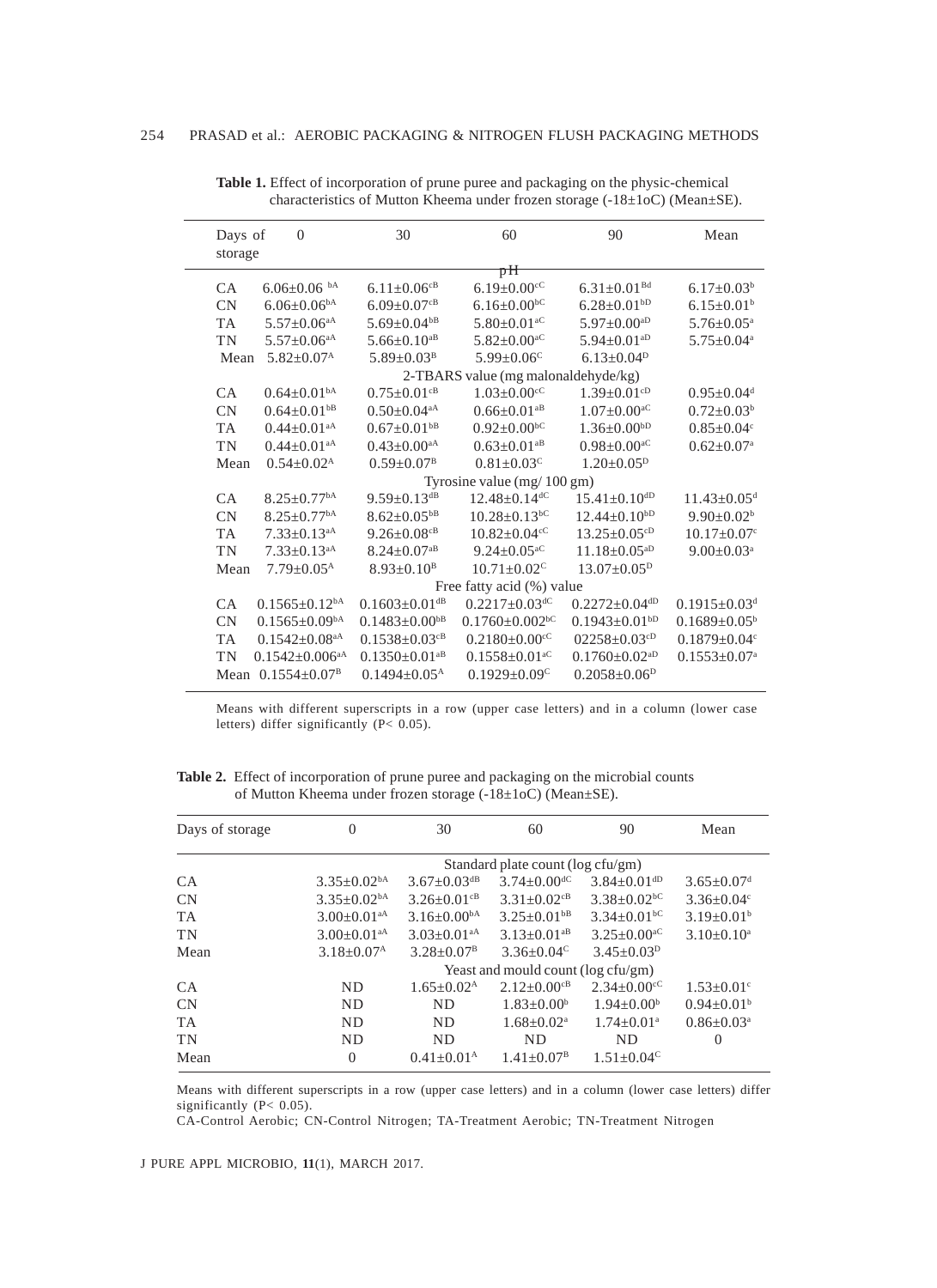| Days of<br>storage | $\theta$                      | 30                             | 60                              | 90                             | Mean                         |  |  |  |
|--------------------|-------------------------------|--------------------------------|---------------------------------|--------------------------------|------------------------------|--|--|--|
|                    | Appearance                    |                                |                                 |                                |                              |  |  |  |
| CA                 | $8.11 \pm 0.11$ <sup>aC</sup> | $7.80 \pm 0.15$ <sup>aBC</sup> | $7.50 \pm 0.17$ <sup>aAB</sup>  | $7.31 \pm 0.13$ <sup>aA</sup>  | $7.68 \pm 0.09^{\mathrm{a}}$ |  |  |  |
| <b>CN</b>          | $8.11 \pm 0.11$ <sup>aC</sup> | $7.97 \pm 0.11$ <sup>aBC</sup> | $7.69 \pm 0.12$ <sup>aB</sup>   | $7.33 \pm 0.14$ <sup>aA</sup>  | $7.78 \pm 0.07$ <sup>b</sup> |  |  |  |
| <b>TA</b>          | $8.36 \pm 0.09$ <sup>aC</sup> | $7.77 \pm 0.11$ <sup>aB</sup>  | $7.58{\pm}0.10^{\mathrm{aB}}$   | $7.38 \pm 0.14$ <sup>aA</sup>  | $7.77 \pm 0.06^b$            |  |  |  |
| TN                 | $8.36 \pm 0.09$ <sup>aD</sup> | $7.91 \pm 0.10$ <sup>aC</sup>  | $7.55 \pm 0.09$ <sup>aB</sup>   | $7.41 \pm 0.09$ aA             | $7.81 \pm 0.04$ <sup>c</sup> |  |  |  |
| Mean               | $8.24 \pm 0.04^p$             | $7.86 \pm 0.05$ <sup>c</sup>   | $7.58 \pm 0.03^{\rm B}$         | $7.36 \pm 0.08$ <sup>A</sup>   |                              |  |  |  |
|                    |                               | Flavor                         |                                 |                                |                              |  |  |  |
| CA                 | $8.33 \pm 0.11$ <sup>aC</sup> | $7.72 \pm 0.12$ aB             | $7.50 \pm 0.09$ aB              | $6.55 \pm 0.15$ <sup>aA</sup>  | $7.53 \pm 0.04^a$            |  |  |  |
| <b>CN</b>          | $8.33 \pm 0.11$ <sup>aB</sup> | $8.09 \pm 0.10^{bAB}$          | $8.02 \pm 0.09$ <sup>bA</sup>   | $7.94 \pm 0.09$ <sup>bA</sup>  | $8.10 \pm 0.07$ <sup>c</sup> |  |  |  |
| TA                 | $8.36 \pm 0.10$ <sup>aC</sup> | $7.88 \pm 0.09$ abBC           | $7.77 \pm 0.10^{abB}$           | $6.61{\pm}0.10^{\rm aA}$       | $7.66 \pm 0.01^b$            |  |  |  |
| TN                 | $8.36 \pm 0.10$ <sup>aB</sup> | $8.08 \pm 012$ <sup>bA</sup>   | $7.94 \pm 0.11$ <sup>bA</sup>   | $7.88 \pm 0.12$ <sup>bA</sup>  | $8.07 \pm 0.04$ <sup>c</sup> |  |  |  |
| Mean               | $8.35 \pm 0.04^{\rm D}$       | $7.94 \pm 0.02$ <sup>c</sup>   | $7.81 \pm 0.08$ <sup>B</sup>    | $7.25 \pm 0.04$ <sup>A</sup>   |                              |  |  |  |
|                    |                               | Juiciness                      |                                 |                                |                              |  |  |  |
| CA                 | $8.02 \pm 0.10$ <sup>c</sup>  | $7.61 \pm 0.10^{\text{B}}$     | $7.44 \pm 0.10^{AB}$            | $7.27 \pm 0.08$ aA             | $7.59 \pm 0.04^a$            |  |  |  |
| <b>CN</b>          | $8.02 \pm 0.10^{\text{B}}$    | $7.91 \pm 0.10$ <sup>AB</sup>  | $7.80 \pm 0.09$ <sup>AB</sup>   | $7.66 \pm 0.10^{abA}$          | $7.85 \pm 0.05$ <sup>c</sup> |  |  |  |
| TA                 | $8.05 \pm 0.11^{\text{B}}$    | $7.75 \pm 0.12$ <sup>AB</sup>  | $7.61 \pm 0.14$ <sup>A</sup>    | $7.50 \pm 0.12$ <sup>abA</sup> | $7.73 \pm 0.02^b$            |  |  |  |
| <b>TN</b>          | $8.05 \pm 0.11^{\text{B}}$    | $7.88 \pm 0.10^{AB}$           | $7.75 \pm 0.12$ <sup>AB</sup>   | $7.61 \pm 0.13$ <sup>bA</sup>  | $7.82 \pm 0.09$ <sup>c</sup> |  |  |  |
| Mean               | $8.04 \pm 0.03^{\rm D}$       | $7.79 \pm 0.05$ <sup>c</sup>   | $7.65 \pm 0.10^{\rm B}$         | $7.51 \pm 0.09^{\text{A}}$     |                              |  |  |  |
|                    |                               |                                | Texture                         |                                |                              |  |  |  |
| <b>CA</b>          | $8.05 \pm 0.09$ <sup>C</sup>  | $7.36 \pm 0.11$ <sup>aB</sup>  | $7.16 \pm 0.13$ <sup>aAB</sup>  | $6.83 \pm 0.15$ <sup>aA</sup>  | $7.35 \pm 0.04$ <sup>a</sup> |  |  |  |
| <b>CN</b>          | $8.05 \pm 0.09$ <sup>B</sup>  | $7.77 \pm 0.08$ <sup>bAB</sup> | $7.66 \pm 0.09$ <sup>bA</sup>   | $7.52 \pm 0.11$ <sup>bA</sup>  | $7.75 \pm 0.07$ <sup>c</sup> |  |  |  |
| TA                 | $8.25 \pm 0.09^{\text{B}}$    | $7.41 \pm 0.14$ <sup>aA</sup>  | $7.25 \pm 0.12$ <sup>aA</sup>   | $7.16 \pm 0.12$ <sup>abA</sup> | $7.52 \pm 0.03^b$            |  |  |  |
| TN                 | $8.25 \pm 0.09$ <sup>C</sup>  | $7.61 \pm 0.07$ <sup>abB</sup> | $7.57 \pm 0.08$ <sup>abAB</sup> | $7.42 \pm 0.10^{bA}$           | $7.82 \pm 0.05$ <sup>d</sup> |  |  |  |
| Mean               | $8.15 \pm 0.07^p$             | $7.54 \pm 0.06$ <sup>c</sup>   | $7.41 \pm 0.02^{\text{B}}$      | $7.23 \pm 0.04$ <sup>A</sup>   |                              |  |  |  |
|                    |                               | Mouth coating                  |                                 |                                |                              |  |  |  |
| <b>CA</b>          | $7.72 \pm 0.12$ <sup>c</sup>  | $7.25 \pm 0.09$ <sup>aB</sup>  | $6.97 \pm 0.11$ <sup>AB</sup>   | $6.69 \pm 0.14$ <sup>aA</sup>  | $7.16 \pm 0.03$ <sup>a</sup> |  |  |  |
| CN                 | $7.72 \pm 0.12^{\rm B}$       | $7.55 \pm 0.12$ <sup>abB</sup> | $7.22 \pm 0.10^{\text{A}}$      | $7.08 \pm 0.12$ <sup>bA</sup>  | $7.39 \pm 0.01^b$            |  |  |  |
| TA                 | $7.86 \pm 0.13$ <sup>c</sup>  | $7.47 \pm 0.09$ <sup>abB</sup> | $7.16 \pm 0.09$ <sup>AB</sup>   | $6.94 \pm 0.10^{abA}$          | $7.36 \pm 0.04^b$            |  |  |  |
| <b>TN</b>          | $7.86 \pm 0.13$ <sup>c</sup>  | $7.58 \pm 0.10^{bBC}$          | $7.27 \pm 0.10^{AB}$            | $7.11 \pm 0.07$ <sup>bA</sup>  | $7.46 \pm 0.02$ <sup>c</sup> |  |  |  |
| Mean               | $7.79 \pm 0.02^p$             | $7.46 \pm 0.05$ <sup>c</sup>   | $7.16 \pm 0.07$ <sup>B</sup>    | $6.96 \pm 0.03^{\text{A}}$     |                              |  |  |  |
|                    |                               | Overall acceptability          |                                 |                                |                              |  |  |  |
| CA                 | $8.11 \pm 0.10^p$             | $7.58 \pm 0.10^{\circ}$        | $7.02 \pm 0.11$ <sup>aB</sup>   | $6.55 \pm 0.08$ <sup>aA</sup>  | $7.32 \pm 0.02^{\text{a}}$   |  |  |  |
| <b>CN</b>          | $8.11 \pm 0.10$ <sup>c</sup>  | $7.86 \pm 0.10^{BC}$           | $7.63 \pm 0.09$ <sup>bB</sup>   | $7.25 \pm 0.16^{bA}$           | $7.71 \pm 0.08$ c            |  |  |  |
| TA                 | $8.27 \pm 0.08$ <sup>D</sup>  | $7.77 \pm 0.14$ <sup>c</sup>   | $7.41 \pm 0.12$ <sup>bB</sup>   | $6.91 \pm 0.12$ <sup>bA</sup>  | $7.59 \pm 0.05^{\rm b}$      |  |  |  |
| <b>TN</b>          | $8.27 \pm 0.08$ <sup>C</sup>  | $7.88 \pm 0.10^{\rm B}$        | $7.61 \pm 0.09$ <sup>bB</sup>   | $7.18 \pm 0.09$ <sup>bA</sup>  | $7.74 \pm 0.02$ <sup>c</sup> |  |  |  |
| Mean               | $8.19 \pm 0.08$ <sup>D</sup>  | $7.77 \pm 0.05$ <sup>c</sup>   | $7.42 \pm 0.04^{\rm B}$         | $6.97 \pm 0.07^{\text{A}}$     |                              |  |  |  |

**Table 3.** Effect of incorporation of prune puree and packaging on the organoleptic attributes of Mutton Kheema under frozen storage (-18±1oC) (Mean±SE).

Means with different superscripts in a row (upper case letters) and in a column (lower case letters) differ significantly ( $P < 0.05$ ).

CA-Control Aerobic; CN-Control Nitrogen; TA-Treatment Aerobic; TN-Treatment Nitrogen

# **Psychrophilic Counts**

No psychrophilic counts were detected in all groups of mutton kheema at the end of storage period of 90 days under frozen storage (Not shown in Table). This might be due to the thermal processing, packaging and storage conditions to which the mutton kheema is subjected to frozen

storage. These results are in accordance with the study of Christopher et al. (1980) in the microbial flora of pork packed in carbon dioxide and nitrogen atmosphere.

#### **Organoleptic Evaluation**

The influence of packaging methods and frozen storage on organoleptic evaluation of mutton

J PURE APPL MICROBIO*,* **11**(1), MARCH 2017.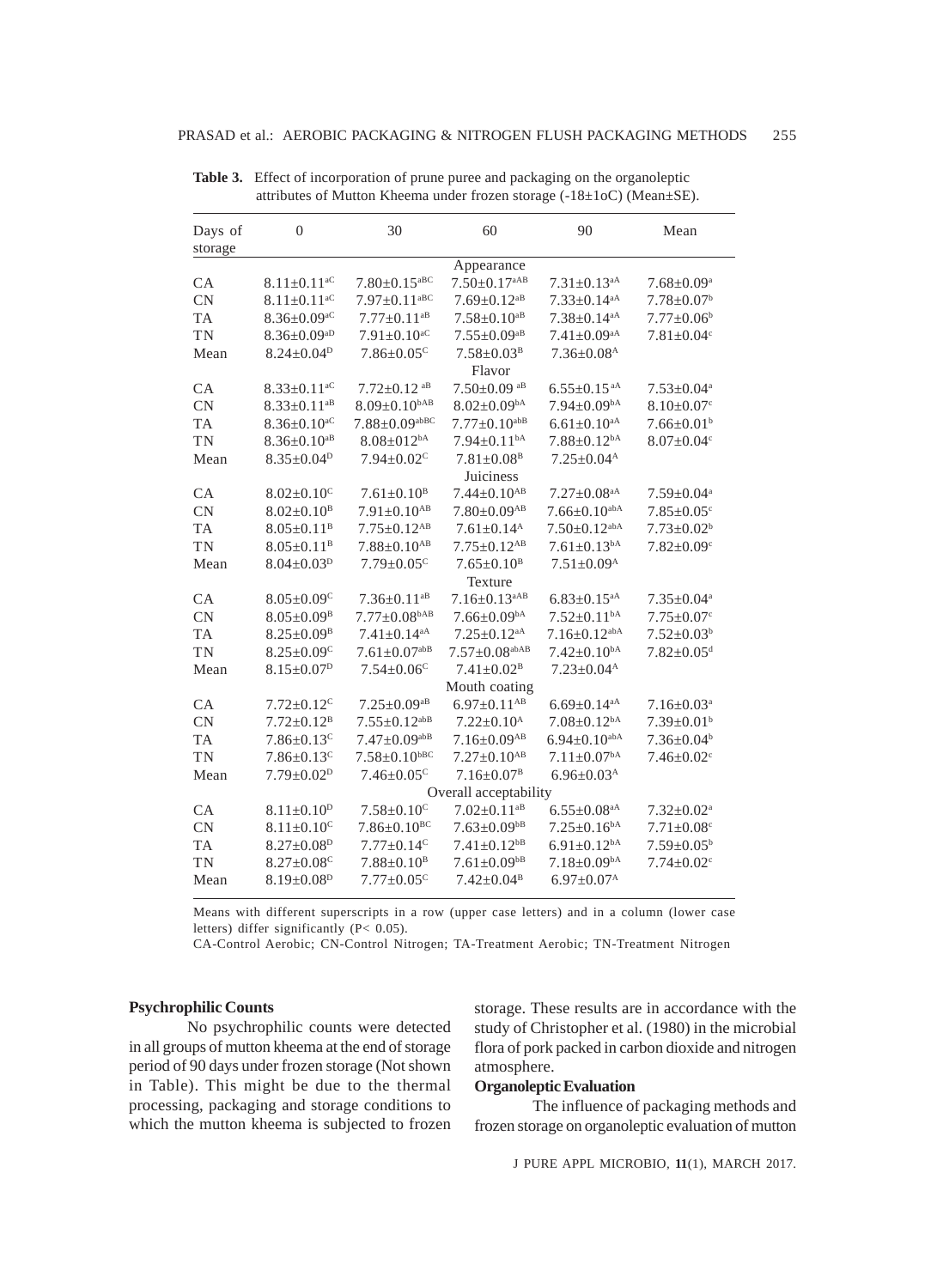kheema extended with pruned puree is presented in Table 3. In general, all the products were scored between excellent to very good except for the appearance which was rated as good. It is observed that the scores decreased significantly with increase in days of storage in frozen temperature. These results are in congruent with Karthikeyan et al. (2000) in hurdle treated chevon keema and Kandeepan et al. (2010) in buffalo meat kheema stored at different temperatures. Mutton kheema incorporated with prune puree and packed under nitrogen flush recorded significantly higher scores for all the sensory attributes viz., appearance, flavour, juiciness, mouth coating, texture and overall acceptability during entire period of frozen storage. Similar findings were reported by Lee and Ahn (2005) in plum puree added ready-to-eat turkey breast rolls and by Zanardi et al. (2002) in Milanotype sausages. Mutton kheema stored under frozen condition had better acceptability, which may be attributed to the low temperature and lower a<sub>w</sub> which retards enzymatic activity and microbial growth responsible for deterioration in sensory quality. Similarly nitrogen flush packaged mutton kheema, both control and treatment samples scored higher organoleptic scores than aerobically packaged mutton kheema samples which preserved the flavor and the aroma is maintained. These observations are in agreement with the findings of Yýldýz-Turp



kheema incorporating prune puree

J PURE APPL MICROBIO*,* **11**(1), MARCH 2017.

and Serdaroglu (2010) who reported a significant increase in flavour scores with incorporation of plum puree at 10% level. It is observed that the mutton kheema was not spoiled in terms of any off odour/flavour during the entire period of storage of 90 days under frozen storage.

#### **CONCLUSION**

It may be concluded that mutton kheema can be prepared with incorporation of prune puree at 15% level with the beneficial effect in terms physico-chemical, microbial and organoleptic quality and extending shelf life. Further, nitrogen flush packaging in metalized LDPE results in better quality by preserving during frozen temperature.

### **ACKNOWLEDGEMENTS**

Authors are grateful to the Sri Venkateswara Veterinary University, Tirupati for its support in all forms throughout my P.G. programme.

#### **REFERENCES**

- 1. Agnihotri MK. Studies on the keeping quality and spoilage pattern of buffalo meat. PhD. thesis, 1988; Indian Veterinary Research Institute, Izatnagar.
- 2. American Public Health Association (APHA). Compendium of methods of microbial examination of foods (1st Ed.). Washington, DC: American Public Health Association. Inc. 1976 .
- 3. Biswas AK, Keshri RC, Bisht GS. Effect of enrobing and antioxidants on quality characteristics of precooked pork patties under chilled and frozen storage conditions.*Meat Sci*, 2004; **66**(3): 733-741.
- 4. Cevallos-Casals, Bolivar A, Byrne, David, Okie, William R, Cisneros-Zevallos, Luis. Selecting new peach and plum genotypes rich in phenolic compounds and ehhanced functional properties. *J of Food Chem*, 2005; **96**: 273-280.
- 5. Christopher FM, Smith GC, Dill CW, Carpenter ZL, Vanderzant C. Effect of CO<sub>2</sub>-N<sub>2</sub>atmosphere on the microbialflora of pork. *J of Food Prot,* 1980; **43**: 268.
- 6. Das H. Effect of marination, packaging and storage period on quality and stabilit hurdle processed chevon at refrigeration. *J of Food Sci*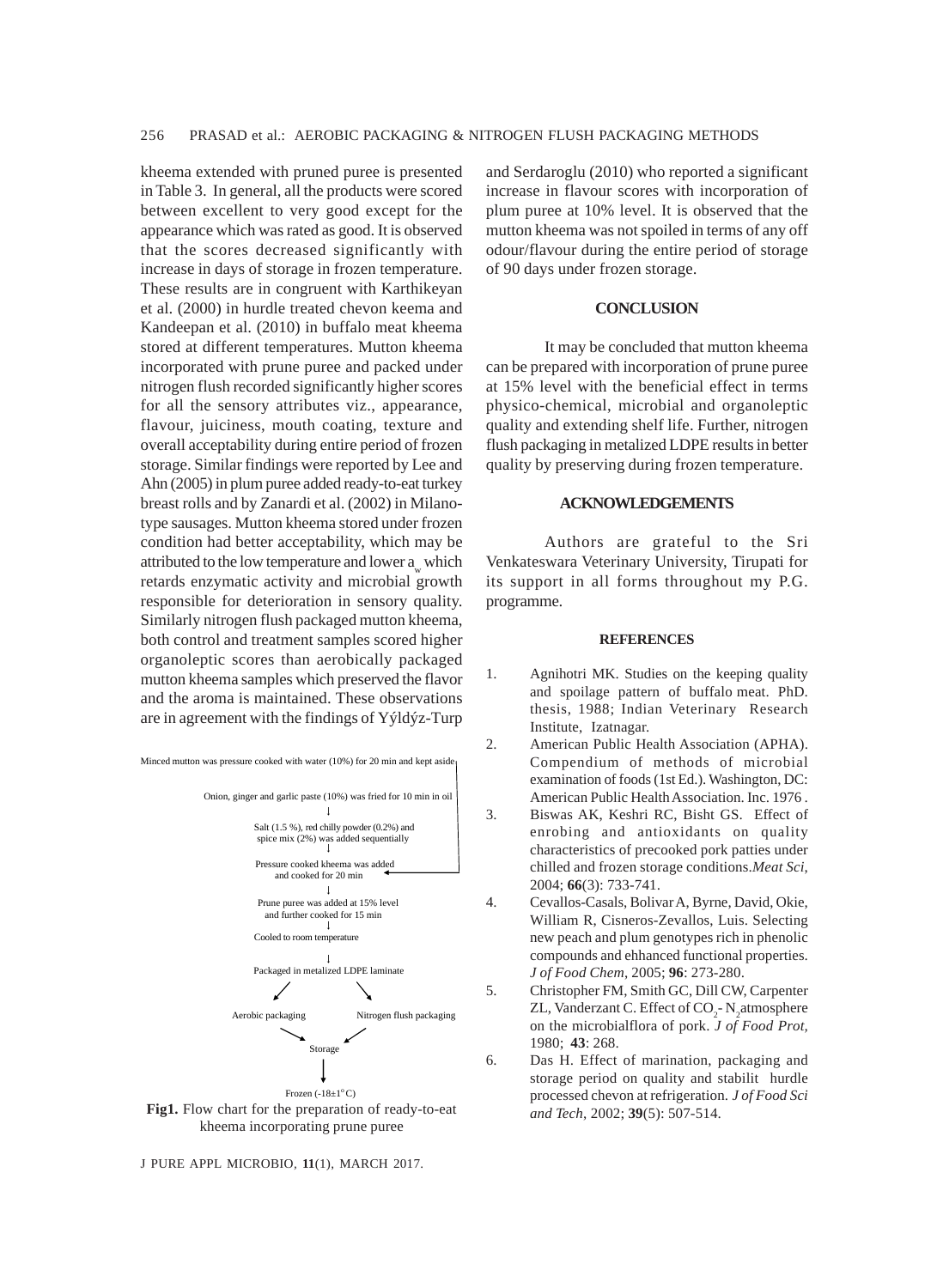- 7. Donovan JL, Meyer AS, Waterhouse AL. Phenolic composition and antioxidant activity of prunes and prune juice (*Prunus domestica*). *J of Agricul and Food Chemi*, 1998; **46**: 1247- 1252.
- 8. Gopal Reddy S, Rajya Lakshmi A, Rao DR. Microbial, biochemical and organoleptical changes in ground rabbit meat stored at 5-7p C. *J of Ani Sci*, 1978; **46**: 584-588.
- 9. Hobbs. Ecology of food microorganisms: *Microbial Ecology Publisher, Springer Newyork*, 1986; **12**(1): 15-30.
- 10. Jabeen Q, Aslam N. The pharmacological activities of prunes: The dried plums. *J of Medi Plants Rese*, 2011; **5**(9): 1508-1511.
- 11. Kandeepan G, Anjaneyulu ASR, Kondaiah N, Mendiratta SK. Quality of buffalo meat keema at different storage temperature. *African J of Food Sci*, 2010; **4**(6): 410-417.
- 12. Karthikeyan J, Kumar S, Anjaneyulu ASR, Rao KH. Application of hurdle technology for the development of Caprine keema and its stability at ambient temperature. *Meat Sci*, 2000; **54**(1): 9-15.
- 13. Keeton JT. Effect of fat, NaC1 and phosphate levels on the sensory properties of pork patties. *J of Food Sci*, 1983; **48**: 878 – 881.
- 14. Kimura Y, Ito H, Kawaji M, Ikami T, Hatano T. Characterization and antioxidative properties of oligomeric proanthocyanidin from prunes, dried fruit of *Prunus domestica L*. *Bioscience, Biotechnology and Biochemistry*, 2008; **72**(6): 1615-1618.
- 15. Koniecko EK. In: Handbook for meat chemists. Ch.6, Avery Publishing group Inc., Wayne, New Jersey, USA, 1979; 68-69.
- 16. Kumudavally KV, Phanindrakumar HS, Tabassum A, Radhakrishna K, Bawa AS. Green tea–A potential preservative for extending the shelf life of fresh mutton at ambient temperature (25±2p C). *Food Chem*, 2008; **107**(1): 426-433.
- 17. Lee BH, Simard RE, Lalaye LC, Holley RA. Microflora sensory and exudate changes of vacumm or nitrogen packed veal chucks under different storage conditions. *J of Food Sci,* 1983; **48**(5): 1537–1542 (1563).
- 18. Lee EJ, Ahn DU. Quality characteristics of irradiated turkey breast rolls formulated with plum extract. *Meat Sci*, 2005; **71**:300-305.
- 19. Leistner L. Introduction to hurdle technology. In L. Leistner, & L. G. M. Gorris, Food preservation by combined processes. (pp. 1-6). Final Report of FLAIR Concerted Action No.7, Subgroup B, EUR 15776 EN, European Commission. DG XII, Brussels 1994.
- 20. Li TSC. Vegetables and fruits: nutritional and therapeutic values. Taylor and Francis Group, USA, 2008; pp. 169,195, 198, 202-203.
- 21. Mc Millin, KW. Where is MAP going? A review and future potential of modified atmosphere packaging for meat. *Meat Sci*, 2008; **80**(1):43– 65.
- 22. Morrissey PA, Buckley DJ, Daly MC. Effect of Flour, Spices on Bacteria of Minced Beef Stored at 7p C. *Irish J of Food Sci and Techn*, 1980; **4**: 1.
- 23. Nunez de Gonzalez MT, Boleman RM, Miller RK, Keeton JT, Rhee KS (2008) Antioxidant properties of dried plum ingredients in raw and precooked pork sausage. J of Food Sci, **73**: 1750"3841.
- 24. Nunez de Gonzalez MT, Hafley BS, Boleman RM, Miller RK, Rhee KS, Keeton JT (2009) Qualitative effects of fresh and dried plum ingredients on vacuum packaged, sliced hams. Meat Sci, **83**:74"81.
- 25. Platts, John (1884) A Dictionary of Urdu, Classical Hindi, and English. London: W. H. Allen and Co. p. 797. ISBN 81-215-0098-2.
- 26. Reddy GV, Sen AR, Nair PN, Reddy KS, Reddy KK, Kondaiah N (2013) Effects of grape seed extract on the oxidative and microbial stability of restructured mutton slices. *Meat Sci*, **95**(2): 288-294.
- 27. Reddy PK, Rao JB (2000) Effect of binders and pre-cooking meat on quality of chicken loaves. J of Food Sci and Tech, **37**: 551–553.
- 28. Scetar M, Kovacic E, Kurek M, Galic K (2013) Shelf life of packaged sliced dry fermented sausage under different temperature. *Meat Sci*, **93**(4): 802-809.
- 29. Silliker JH, Woodruff RE, Lugg JR, Wolfe SK., Brown WD (1999) Preservation of refrigerated meats with controlled atmospheres: Treatment and post-treatment effects of carbon dioxide on pork and beef. *Meat Sci*, **1**, 195–201.
- 30. Simard RE, Lee BH, Laleye CL, Holley RA (1983) Effects of temperature, light and storage time on the microflora of vacuum or nitrogen-packed frankfurters. J of Food Prot, **46**: 199–205.
- 31. Strange ED, Benedict RC, Smith JL, Swift CE (1977) Evaluation of rapid tests for monitoring alterations in meat quality during storage. *J of Food Prot*, **40**: 843 -847.
- 32. Tarladgis BG, Watts BM, Younthan MT, Dugan LR (1960) A distillation method for the quantitative determination of malonaldehyde in rancid foods. J of Ame Oil Chemists Society, **37**:403–406.
- 33. Trout GR, Chen CM, Dale S (1992) Effect of

J PURE APPL MICROBIO*,* **11**(1), MARCH 2017.